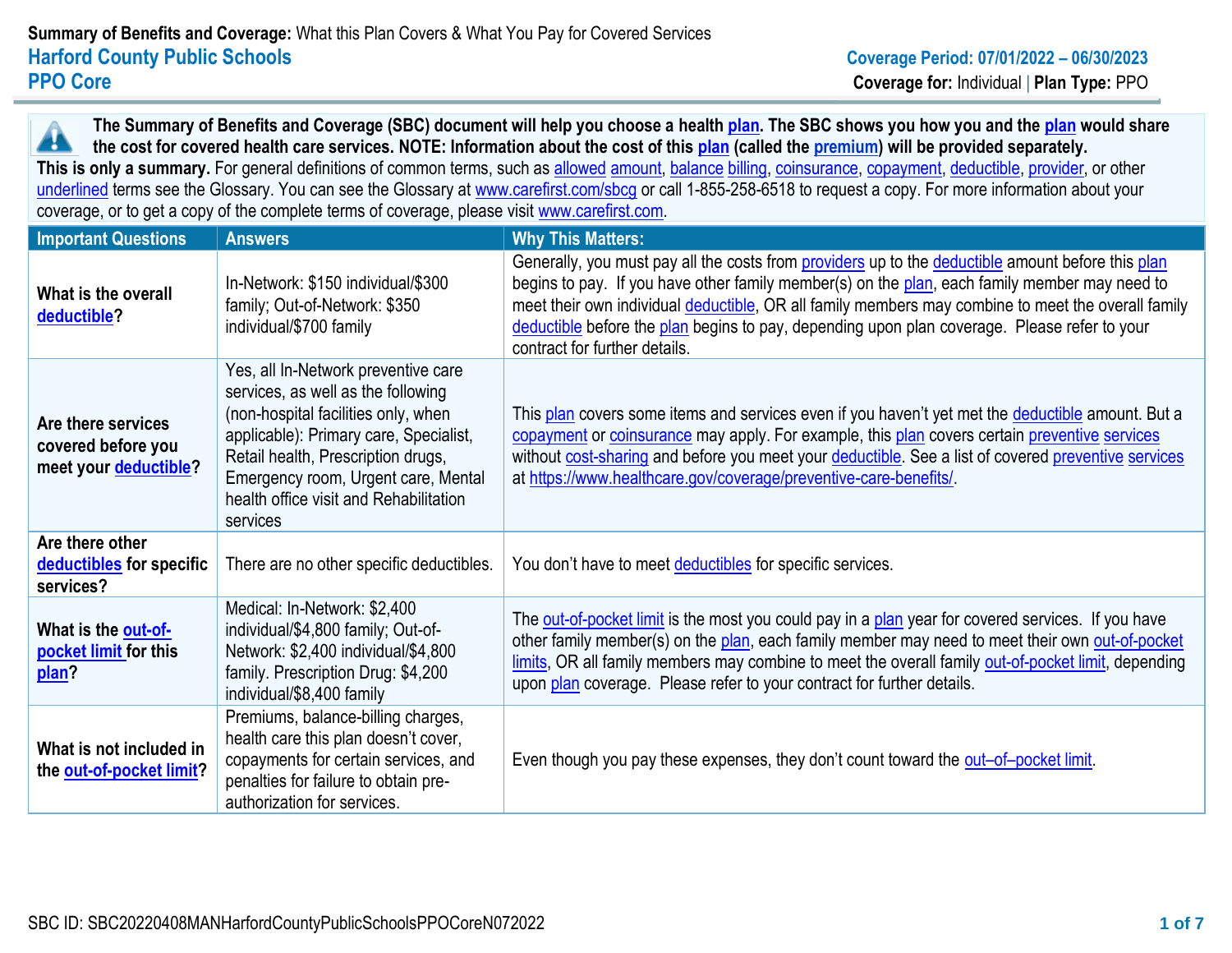| Will you pay less if you<br>use a network<br>provider? | Yes. See www.carefirst.com or call<br>855-258-6518 for a list of Network<br>providers. | This plan uses a provider network. You will pay less if you use a provider in the plan's network. You<br>will pay the most if you use an out-of-network provider, and you might receive a bill from a provider<br>for the difference between the provider's charge and what your plan pays (balance billing). Be aware<br>your network provider might use an out-of-network provider for some services (such as lab work).<br>Check with your provider before you get services. |
|--------------------------------------------------------|----------------------------------------------------------------------------------------|---------------------------------------------------------------------------------------------------------------------------------------------------------------------------------------------------------------------------------------------------------------------------------------------------------------------------------------------------------------------------------------------------------------------------------------------------------------------------------|
| Do you need a referral<br>to see a specialist?         | No.                                                                                    | You can see the specialist you choose without a referral.                                                                                                                                                                                                                                                                                                                                                                                                                       |

| <b>Common</b>                                   |                                                     | <b>What You Will Pay</b><br><b>Network Provider</b><br><b>Out-of-Network Provider</b><br>(You will pay the least)<br>(You will pay the most)                                             |                                                                                                                                                                                        | <b>Limitations, Exceptions, &amp; Other Important</b><br><b>Information</b>                  |  |
|-------------------------------------------------|-----------------------------------------------------|------------------------------------------------------------------------------------------------------------------------------------------------------------------------------------------|----------------------------------------------------------------------------------------------------------------------------------------------------------------------------------------|----------------------------------------------------------------------------------------------|--|
| <b>Medical Event</b>                            | <b>Services You May Need</b>                        |                                                                                                                                                                                          |                                                                                                                                                                                        |                                                                                              |  |
|                                                 | Primary care visit to treat an<br>injury or illness | Provider: \$20 copay per visit<br>Hospital Facility: Deductible,<br>then No Charge                                                                                                       | Provider & Hospital Facility:<br>Deductible, then 30% of<br><b>Allowed Benefit</b>                                                                                                     | If a service is rendered at a Hospital Facility, the<br>additional Facility charge may apply |  |
| If you visit a health<br>care provider's office | <b>Specialist visit</b>                             | Provider: \$25 copay per visit<br>Hospital Facility: Deductible,<br>then No Charge                                                                                                       | Provider & Hospital Facility:<br>Deductible, then 30% of<br><b>Allowed Benefit</b>                                                                                                     | If a service is rendered at a Hospital Facility, the<br>additional Facility charge may apply |  |
| or clinic                                       | Retail health clinic                                | \$20 copay per visit                                                                                                                                                                     | Deductible, then 30% of<br><b>Allowed Benefit</b>                                                                                                                                      | None                                                                                         |  |
| Preventive care/screening/<br>immunization      |                                                     | No Charge                                                                                                                                                                                | Deductible, then 30% of<br><b>Allowed Benefit</b>                                                                                                                                      | Some services may have limitations or<br>exclusions based on your contract                   |  |
| If you have a test                              | Diagnostic test (x-ray, blood<br>work)              | Lab Tests:<br>Non-Hospital & Hospital:<br>Deductible, then 10% of<br><b>Allowed Benefit</b><br>$X-Ray:$<br>Non-Hospital & Hospital:<br>Deductible, then 10% of<br><b>Allowed Benefit</b> | Lab Tests:<br>Non-Hospital & Hospital:<br>Deductible, then 30% of<br><b>Allowed Benefit</b><br>X-Ray:<br>Non-Hospital & Hospital:<br>Deductible, then 30% of<br><b>Allowed Benefit</b> | None                                                                                         |  |
|                                                 | Imaging (CT/PET scans, MRIs)                        | Non-Hospital & Hospital:<br>Deductible, then 10% of<br><b>Allowed Benefit</b>                                                                                                            | Non-Hospital & Hospital:<br>Deductible, then 30% of<br><b>Allowed Benefit</b>                                                                                                          | None                                                                                         |  |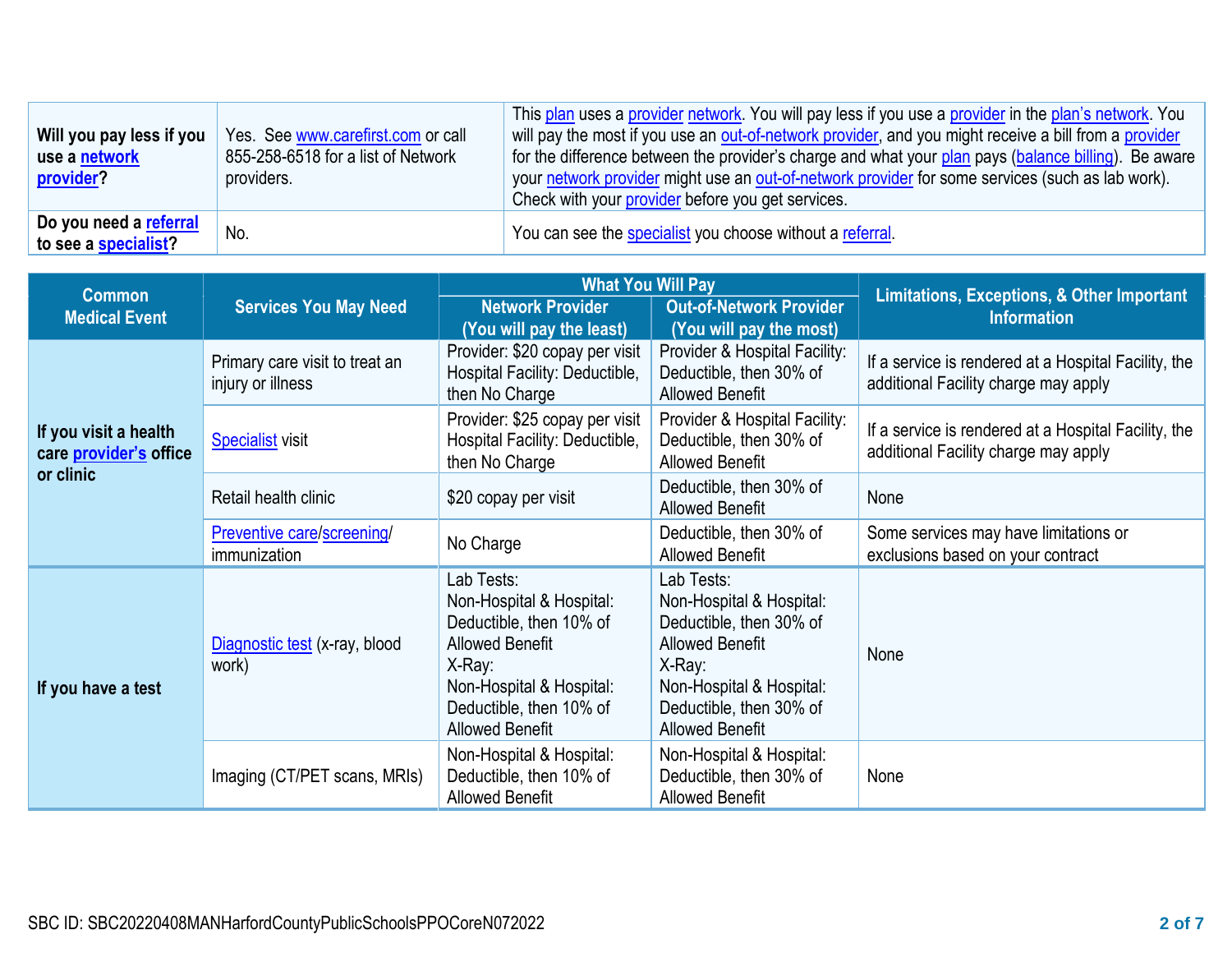|                                             |                                                   | <b>What You Will Pay</b>                                                      |                                                                               |                                                                                                                                                                             |  |
|---------------------------------------------|---------------------------------------------------|-------------------------------------------------------------------------------|-------------------------------------------------------------------------------|-----------------------------------------------------------------------------------------------------------------------------------------------------------------------------|--|
| <b>Common</b><br><b>Medical Event</b>       | <b>Services You May Need</b>                      | <b>Network Provider</b><br>(You will pay the least)                           | <b>Out-of-Network Provider</b><br>(You will pay the most)                     | Limitations, Exceptions, & Other Important<br><b>Information</b>                                                                                                            |  |
| If you need drugs to                        | Generic drugs                                     | $$15$ copay                                                                   | Paid As In-Network                                                            |                                                                                                                                                                             |  |
| treat your illness or<br>condition          | Preferred brand drugs                             | \$30 copay                                                                    | Paid As In-Network                                                            | For all prescription drugs:<br>Prior authorization may be required for certain<br>drugs; No Charge for preventive drugs or<br>contraceptives; Copay applies to up to 34-day |  |
| More information about<br>prescription drug | Non-preferred brand drugs                         | \$45 copay                                                                    | Paid As In-Network                                                            |                                                                                                                                                                             |  |
| coverage is available                       | Preferred Specialty drugs                         | \$15/\$30/\$45 copay                                                          | Paid As In-Network                                                            | supply; Up to 90-day supply of maintenance                                                                                                                                  |  |
| at www.carefirst.com<br>rxgroup             | Non-preferred <b>Specialty drugs</b>              | \$15/\$30/\$45 copay                                                          | Paid As In-Network                                                            | drugs is 1 copay.                                                                                                                                                           |  |
| If you have                                 | Facility fee (e.g., ambulatory<br>surgery center) | Non-Hospital & Hospital:<br>Deductible, then 10% of<br><b>Allowed Benefit</b> | Non-Hospital & Hospital:<br>Deductible, then 30% of<br><b>Allowed Benefit</b> | None                                                                                                                                                                        |  |
| outpatient surgery                          | Physician/surgeon fees                            | Non-Hospital & Hospital:<br>Deductible, then 10% of<br><b>Allowed Benefit</b> | Non-Hospital & Hospital:<br>Deductible, then 30% of<br><b>Allowed Benefit</b> | None                                                                                                                                                                        |  |
| If you need<br>immediate medical            | <b>Emergency room care</b>                        | \$100 copay per visit                                                         | Paid As In-Network                                                            | Limited to Emergency Services or unexpected,<br>urgently required services; Additional<br>professional charges may apply; Copay waived<br>if admitted                       |  |
| attention                                   | <b>Emergency medical</b><br>transportation        | Deductible, then 10% of<br><b>Allowed Benefit</b>                             | Paid As In-Network                                                            | None                                                                                                                                                                        |  |
|                                             | <b>Urgent care</b>                                | \$25 copay per visit                                                          | Deductible, then 30% of<br><b>Allowed Benefit</b>                             | Limited to unexpected, urgently required<br>services                                                                                                                        |  |
| If you have a hospital                      | Facility fee (e.g., hospital room)                | Deductible, then 10% of<br><b>Allowed Benefit</b>                             | Deductible, then 30% of<br><b>Allowed Benefit</b>                             | Prior authorization is required                                                                                                                                             |  |
| stay                                        | Physician/surgeon fees                            | Deductible, then 10% of<br><b>Allowed Benefit</b>                             | Deductible, then 30% of<br><b>Allowed Benefit</b>                             | None                                                                                                                                                                        |  |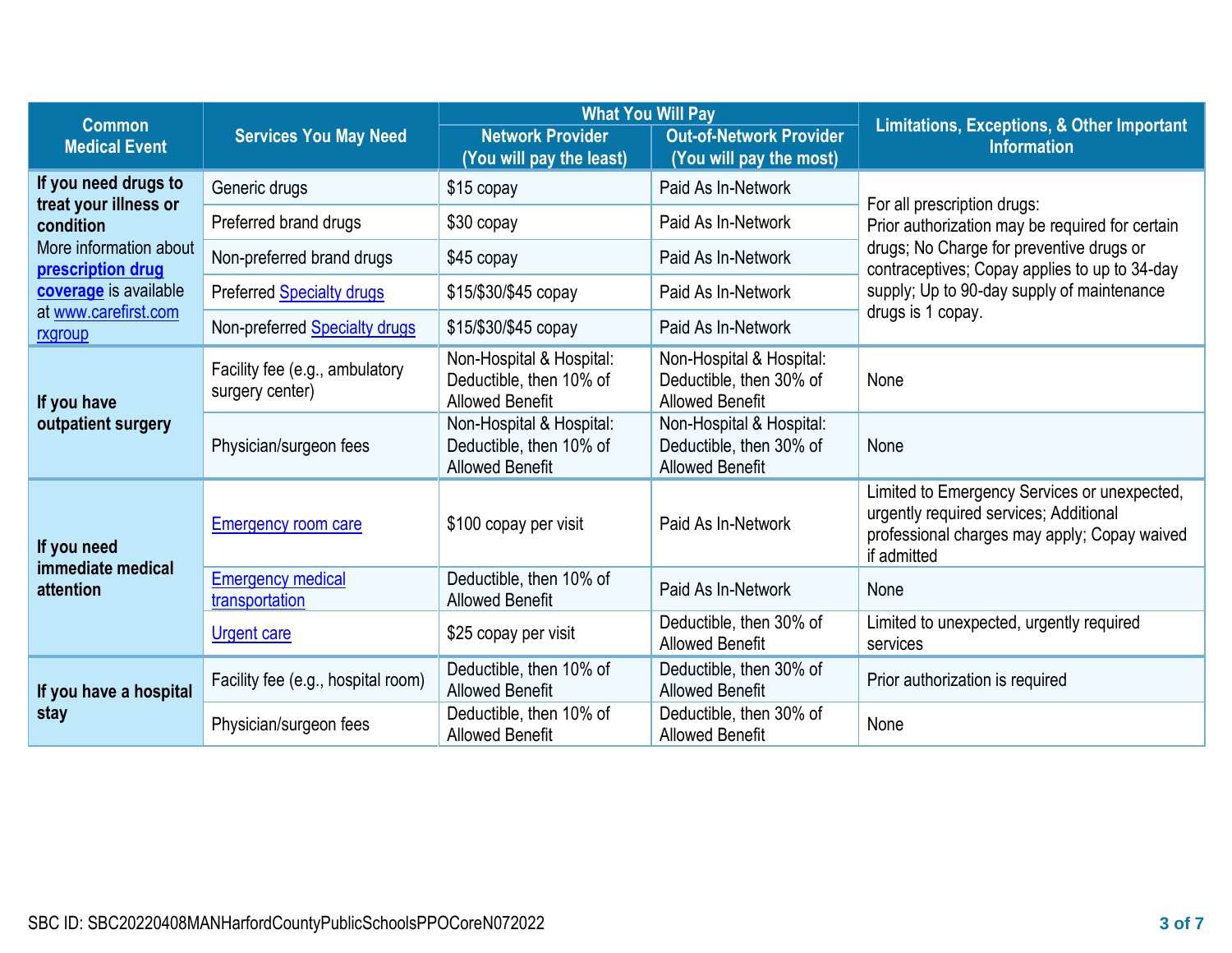| <b>Common</b>                                                    |                                              | <b>What You Will Pay</b>                                                                               |                                                                                    | <b>Limitations, Exceptions, &amp; Other Important</b>                                                                                                                                                                                     |  |
|------------------------------------------------------------------|----------------------------------------------|--------------------------------------------------------------------------------------------------------|------------------------------------------------------------------------------------|-------------------------------------------------------------------------------------------------------------------------------------------------------------------------------------------------------------------------------------------|--|
| <b>Medical Event</b>                                             | <b>Services You May Need</b>                 | <b>Network Provider</b><br>(You will pay the least)                                                    | <b>Out-of-Network Provider</b><br>(You will pay the most)                          | <b>Information</b>                                                                                                                                                                                                                        |  |
| If you need mental<br>health, behavioral<br>health, or substance | <b>Outpatient services</b>                   | Office Visit:<br>\$20 copay per visit<br>Hospital Facility: Deductible,<br>then 10% of Allowed Benefit | Office Visit & Hospital<br>Facility: Deductible, then<br>30% of Allowed Benefit    | For treatment at an Outpatient Hospital Facility,<br>additional charges may apply                                                                                                                                                         |  |
| abuse services                                                   | Inpatient services                           | Deductible, then 10% of<br><b>Allowed Benefit</b>                                                      | Deductible, then 30% of<br><b>Allowed Benefit</b>                                  | Prior authorization is required; Additional<br>professional charges may apply                                                                                                                                                             |  |
|                                                                  | Office visits                                | No Charge                                                                                              | Deductible, then 30% of<br><b>Allowed Benefit</b>                                  | For routine pre/postnatal office visits only. For<br>non-routine obstetrical care or complications of<br>pregnancy, cost sharing may apply.                                                                                               |  |
| If you are pregnant                                              | Childbirth/delivery professional<br>services | Deductible, then 10% of<br><b>Allowed Benefit</b>                                                      | Deductible, then 30% of<br><b>Allowed Benefit</b>                                  | None                                                                                                                                                                                                                                      |  |
|                                                                  | Childbirth/delivery facility<br>services     | Deductible, then 10% of<br><b>Allowed Benefit</b>                                                      | Deductible, then 30% of<br><b>Allowed Benefit</b>                                  | Additional professional charges may apply                                                                                                                                                                                                 |  |
|                                                                  | Home health care                             | Deductible, then 10% of<br><b>Allowed Benefit</b>                                                      | Deductible, then 30% of<br><b>Allowed Benefit</b>                                  | Prior authorization is required<br>Benefits are limited to 90 days per benefit period                                                                                                                                                     |  |
| If you need help                                                 | <b>Rehabilitation services</b>               | Provider: \$25 copay per visit<br>Hospital Facility: \$30 copay<br>per visit                           | Provider & Hospital Facility:<br>Deductible, then 30% of<br><b>Allowed Benefit</b> | If a service is rendered at a Hospital Facility, the<br>additional Facility charge may apply<br>Benefits for Speech, Physical and Occupational<br>Therapies are limited to 100 days combined In<br>and Out-of-Network per benefit period. |  |
| recovering or have<br>other special health<br>needs              | <b>Habilitation services</b>                 | Provider: \$25 copay per visit<br>Hospital Facility: \$30 copay<br>per visit                           | Provider & Hospital Facility:<br>Deductible, then 30% of<br><b>Allowed Benefit</b> | Prior authorization is required after the first visit<br>Benefits are limited to Members under the age<br>of 19<br>If a service is rendered at a Hospital Facility, the<br>additional Facility charge may apply                           |  |
|                                                                  | <b>Skilled nursing care</b>                  | Deductible, then 10% of<br><b>Allowed Benefit</b>                                                      | Deductible, then 30% of<br><b>Allowed Benefit</b>                                  | Prior authorization is required                                                                                                                                                                                                           |  |
|                                                                  | Durable medical equipment                    | Deductible, then 10% of<br><b>Allowed Benefit</b>                                                      | Deductible, then 30% of<br><b>Allowed Benefit</b>                                  | None                                                                                                                                                                                                                                      |  |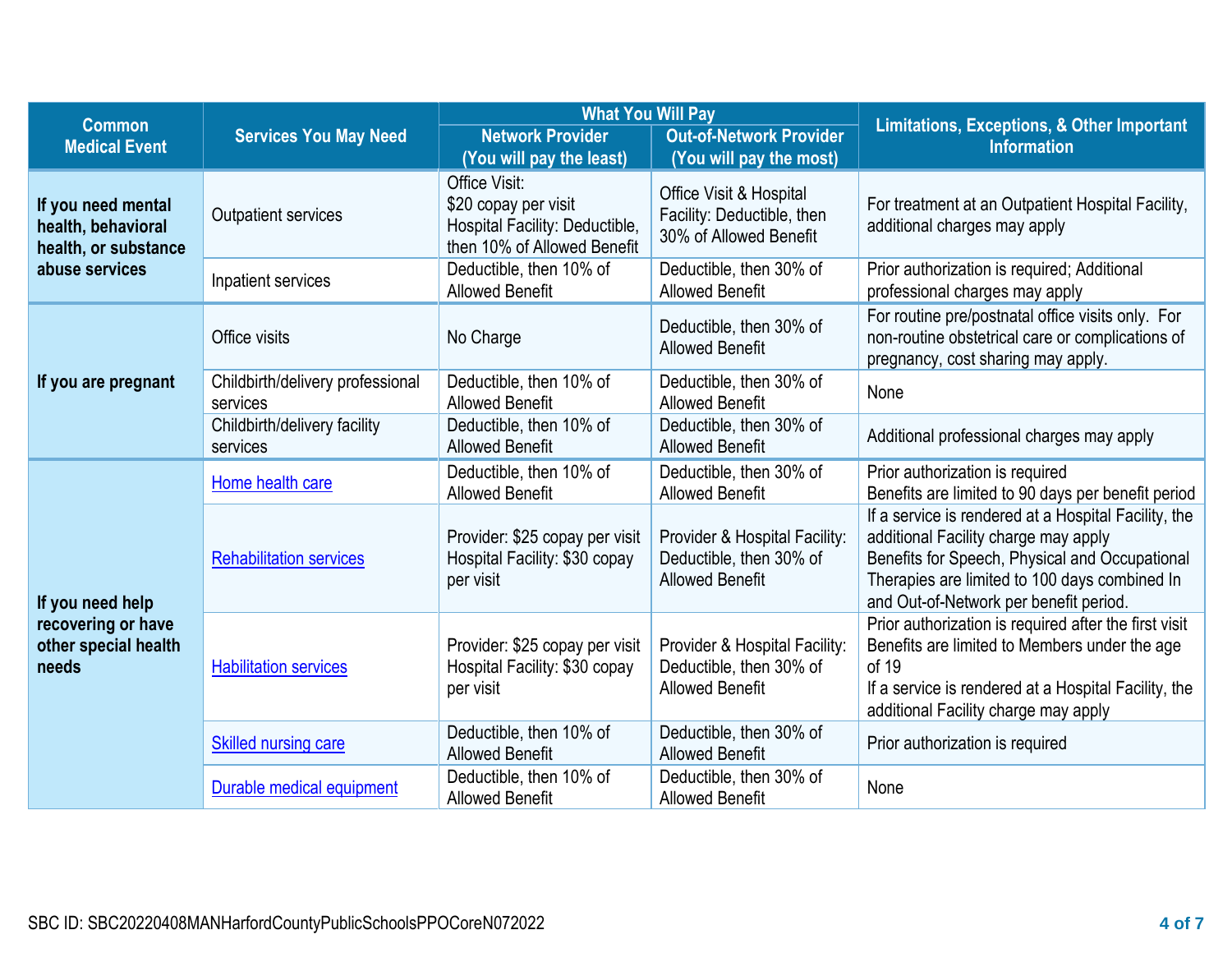|                                           |                              | <b>What You Will Pay</b>                            |                                                           |                                                                                                                                                                                                   |  |
|-------------------------------------------|------------------------------|-----------------------------------------------------|-----------------------------------------------------------|---------------------------------------------------------------------------------------------------------------------------------------------------------------------------------------------------|--|
| <b>Common</b><br><b>Medical Event</b>     | <b>Services You May Need</b> | <b>Network Provider</b><br>(You will pay the least) | <b>Out-of-Network Provider</b><br>(You will pay the most) | Limitations, Exceptions, & Other Important<br><b>Information</b>                                                                                                                                  |  |
|                                           | <b>Hospice services</b>      | Deductible, then 10% of<br><b>Allowed Benefit</b>   | Deductible, then 30% of<br><b>Allowed Benefit</b>         | Prior authorization is required<br>Respite Care:<br>Benefits are limited to 14 days per benefit period<br>Bereavement:<br>Benefits are limited to 6 months or 15 visits<br>whichever occurs first |  |
|                                           | Children's eye exam          | Not Covered                                         | Not Covered                                               | None                                                                                                                                                                                              |  |
| If your child needs<br>dental or eye care | Children's glasses           | Not Covered                                         | Not Covered                                               | None                                                                                                                                                                                              |  |
|                                           | Children's dental check-up   | Not Covered                                         | Not Covered                                               | None                                                                                                                                                                                              |  |

# **Excluded Services & Other Covered Services:**

| Services Your Plan Generally Does NOT Cover (Check your policy or plan document for more information and a list of any other excluded services.) |                                                                                                 |                        |                                                                                                    |
|--------------------------------------------------------------------------------------------------------------------------------------------------|-------------------------------------------------------------------------------------------------|------------------------|----------------------------------------------------------------------------------------------------|
| Cosmetic surgery                                                                                                                                 | Long-term care                                                                                  |                        | Routine foot care                                                                                  |
| Dental care (Adult)                                                                                                                              | Routine eye care                                                                                |                        | Weight loss programs                                                                               |
| Other Covered Services (Limitations may apply to these services. This isn't a complete list. Please see your plan document.)                     |                                                                                                 |                        |                                                                                                    |
| Abortion<br>Acupuncture<br><b>Bariatric surgery</b>                                                                                              | Chiropractic care<br>Coverage provided outside the US. See<br>www.carefirst.com<br>Hearing aids | $\bullet$<br>$\bullet$ | Infertility treatment<br>Non-emergency care when travelling outside the US<br>Private-duty nursing |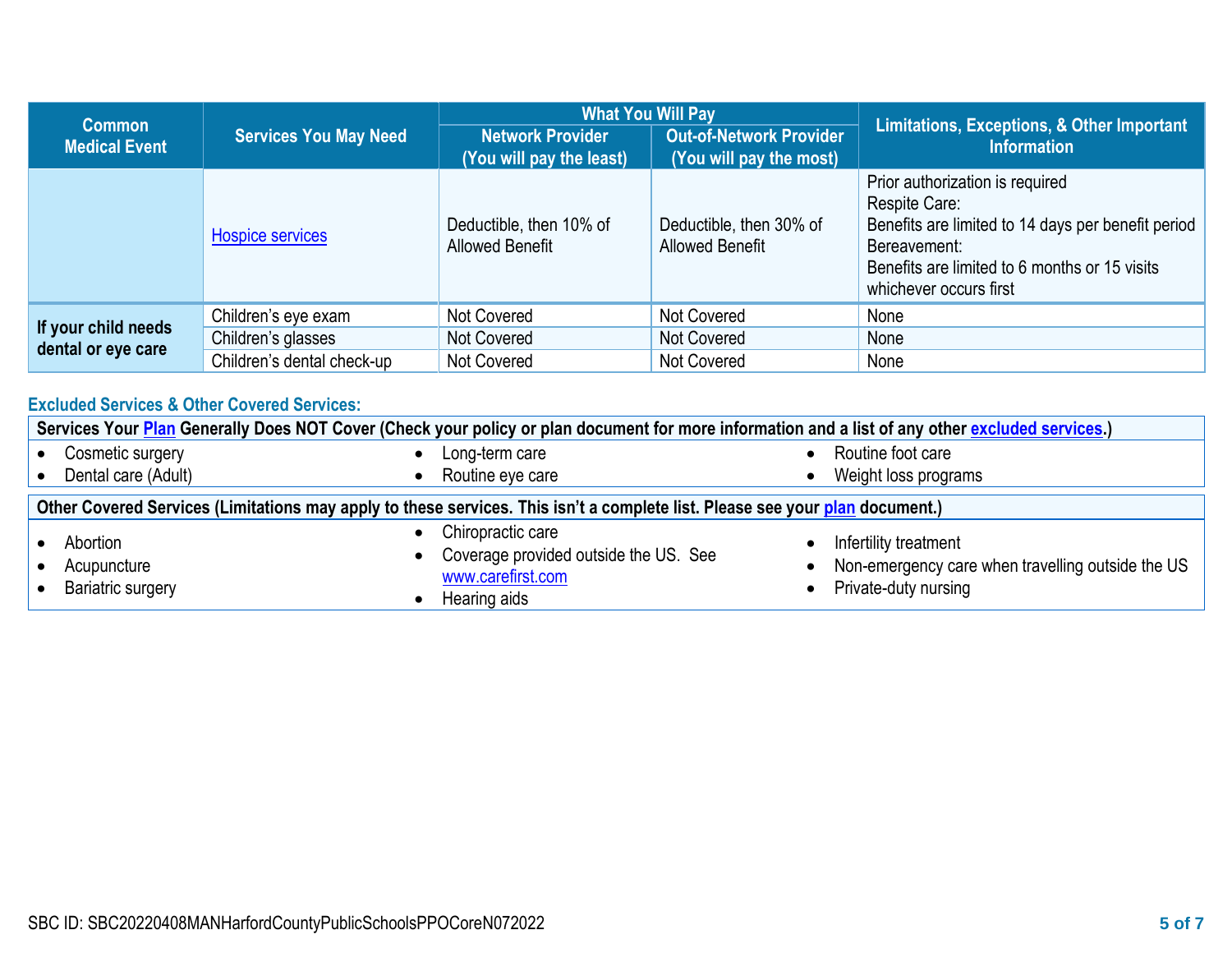Your Rights to Continue Coverage: There are agencies that can help if you want to continue your coverage after it ends. The contact information for those agencies is: Department of Labor Employee Benefits Security Administration, http://www.dol.gov/ebsa/healthreform, or call 1-866-444-EBSA (3272); or Department of Health and Human Services, Center for Consumer Information and Insurance Oversight, http://www.cciio.cms.gov, or call 1-877-267-2323 x61565. Other coverage options may be available to you too, including buying individual insurance coverage through the Health Insurance Marketplace. For more information about the Marketplace, visit [www.HealthCare.gov](http://www.healthcare.gov/) or call 1-800-318-2596.

Your Grievance and Appeals Rights: There are agencies that can help if you have a complaint against your plan for a denial of a claim. This complaint is called a grievance or appeal. For more information about your rights, look at the explanation of benefits you will receive for that medical claim. Your plan documents also provide complete information to submit a claim, appeal, or a grievance for any reason to your plan. For more information about your rights, this notice, or assistance, contact: Department of Labor Employee Benefits Security Administration, http://www.dol.gov/ebsa/healthreform, or call 1-866-444-EBSA (3272); or Department of Health and Human Services, Center for Consumer Information and Insurance Oversight, http://www.cciio.cms.gov, or call 1-877-267-2323 x61565.

## **Does this plan provide Minimum Essential Coverage? Yes**

Minimum Essential Coverage generally includes plans, health insurance available through the Marketplace or other individual market policies, Medicare, Medicaid, CHIP, TRICARE, and certain other coverage. If you are eligible for certain types of Minimum Essential Coverage, you may not be eligible for the premium tax credit.

**Does this plan meet the Minimum Value Standards? Yes**

If your plan doesn't meet the Minimum Value Standards, you may be eligible for a premium tax credit to help you pay for a plan through the Marketplace.

## **Language Access Services:**

Spanish (Español): Para obtener asistencia en Español, llame al 1-855-258-6518. Tagalog (Tagalog): Kung kailangan ninyo ang tulong sa Tagalog tumawag sa 1-855-258-6518. Chinese (中文): 如果需要中文的帮助,请拨打这个号码 1-855-258-6518. Navajo (Dine): Dinek'ehgo shika at'ohwol ninisingo, kwiijigo holne' 1-855-258-6518.

––––––––––––––––––––––*To see examples of how this plan might cover costs for a sample medical situation, see the next section.–––––––––––*––––––––––